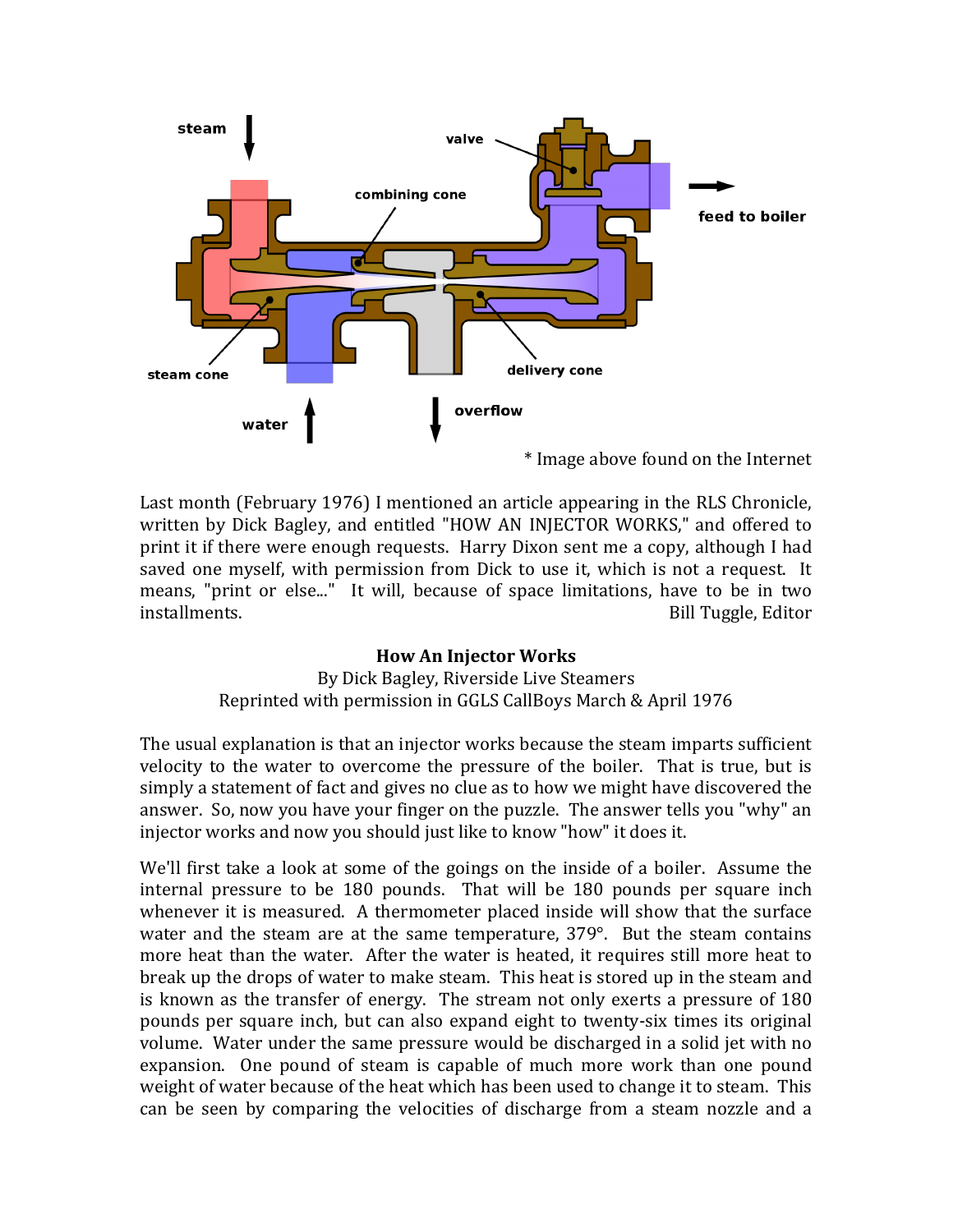water nozzle, both under  $180$  pounds of pressure. Steam will expand while issuing, and reach a velocity of about 3600 feet per second (fps) at the end of the nozzle. Water, having no expansion, will have a velocity of only  $164$  fps, only about  $1/22$  of that of the steam.

If a steam or water jet comes in contact with the body in front of it, the tendency is to drive the body forward. The force which tends to move the body is called "momentum" and is equal to the weight of water or steam discharged by the jet in one second multiplied by its velocity per second. If one pound of steam is discharged per second, the "momentum" will be 3600; 1 multiplied by 3600 equals 3600. It would require 22 pounds of water to do the same, because 22 multiplied by 164 is nearly 3600. Both are discharged under the same pressure, but the steam has 22 times the force or "momentum" as the water jet could easily enter a boiler at 180 pounds of pressure if we could reduce it to the size of the hole of the water nozzle.

So we've hit a little problem. Our steam jet expands. Even at the most narrow part of the nozzle, it is more than 16 times larger in diameter than a water jet discharging the same weight per second. The trick, then, is to change the steam to water without reducing its velocity. The simple way to reduce its size is to condense the steam. Water is good for this purpose, and we need some water in the boiler  $-$  so why not? To condense the steam and utilize its velocity the water must be brought into close contact with it without interfering with the direct line of discharge. A funnel, or "combining" tube, suitably placed, will compel the water to enter evenly all around the steam jet. The mouth of the funnel must not be too large or too much water will enter and swamp the jet. If too small there will not be enough water to condense the steam. The effect of condensing the steam is to reduce the diameter of the jet. Therefore the combining tube must be a smooth converging taper to lead the combined jet of water and condensed steam into the smaller hole of the delivery tube. The effect of the impact of the steam is to give the water its momentum, so that a solid stream will issue from the end of the tube.

Each little drop of water entering is driven faster and faster by the vast number of little atoms of steam, moving hundreds of times as rapid, until the steam and water combine into one swiftly moving jet of water and steam, which contracts sufficiently in diameter to enter the small delivery tube.

The combined jet now passes from the end of the combining tube into the delivery tube.

The delivery tube is merely a nozzle. Remember now what we said about nozzles and velocities in our fourth paragraph. First we need to know the velocity of the combined jet at the end of the combining tube. If the steam nozzle discharges one pound per second at 3600 feet velocity, the momentum is 1 multiplied by 3600, or 3600. If the vacuum caused by the condensation of the steam lifts and draws into the combining tube, ten pounds of water per second at a velocity of forty feet, its momentum is 400. Add this to the velocity of the steam and we have a combined velocity of 400 plus 3600, or 4000. The weight of the combined jet is eleven pounds.